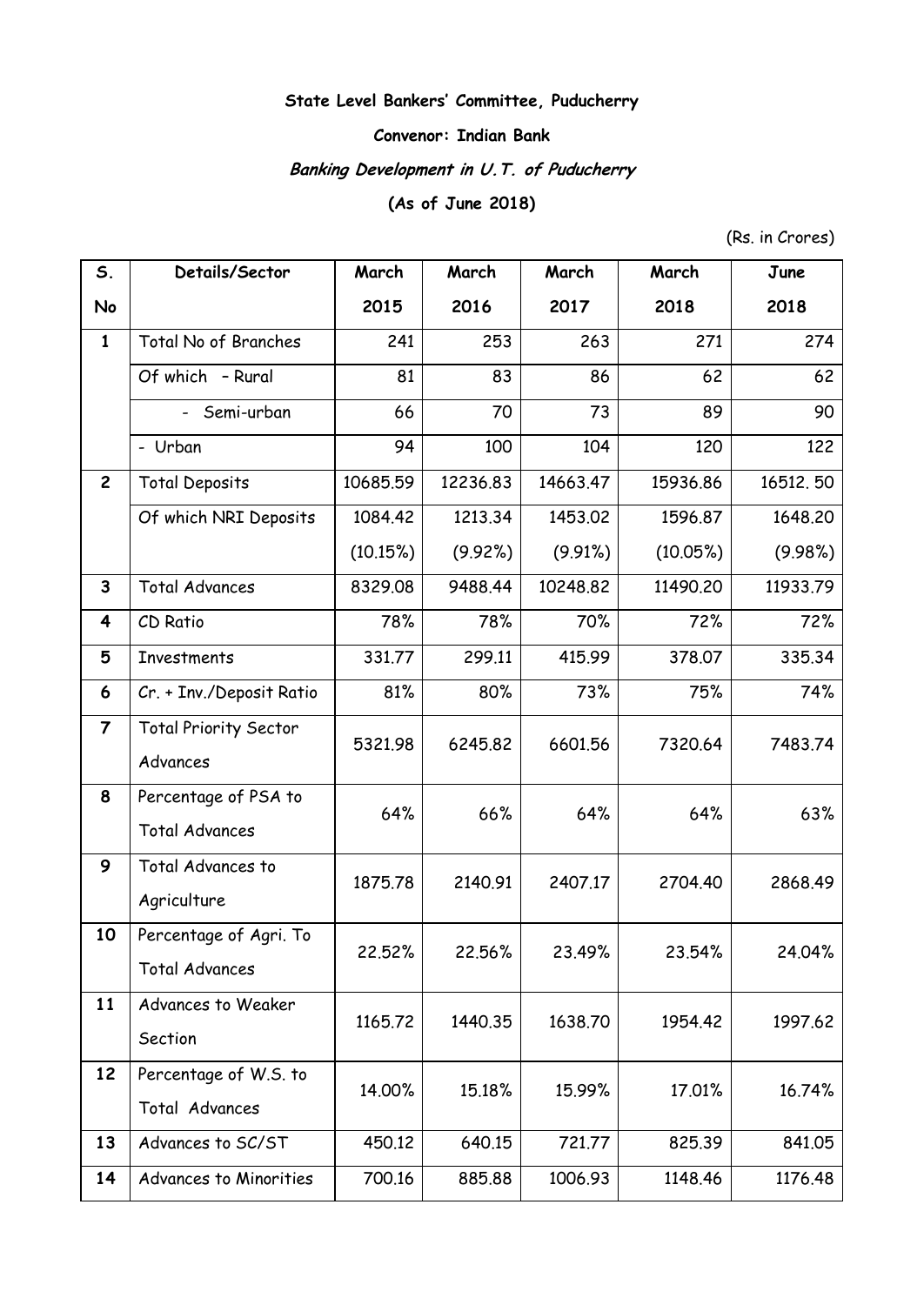## **II Disbursement made under Annual Credit Plan**

# **in UT of Puducherry (At a glance)**

<sup>(</sup>Rs. In Crores)

|            |             |             | Non farm |                 |         |
|------------|-------------|-------------|----------|-----------------|---------|
| Year       | Particulars | Agriculture |          | <b>Services</b> | Total   |
|            |             |             | Sector   |                 |         |
|            | Target      | 767.10      | 331.04   | 737.50          | 1835.64 |
| 2014-15    | Achievement | 814.55      | 335.33   | 744.39          | 1894.27 |
|            | Achievement | 106.19%     | 101.29%  | 100.93%         | 103.19% |
|            | Target      | 871.24      | 340.24   | 746.00          | 1957.48 |
| 2015-16    | Achievement | 903.89      | 348.71   | 747.96          | 2000.56 |
|            | Achievement | 103.75%     | 101.73%  | 100.26%         | 102.20% |
|            | Target      | 956.44      | 450      | 790             | 2196.44 |
| 2016-17    | Achievement | 1052.67     | 461.46   | 711.87          | 2226.00 |
|            | Achievement | 110.06%     | 102.55%  | 90.11%          | 101.35% |
|            | Target      | 1162.63     | 562.63   | 914.01          | 2637.27 |
| 2017-18    | Achievement | 1219.41     | 586.43   | 913.15          | 2718.99 |
|            | Achievement | 104.88%     | 104.23%  | 100.12%         | 103.10% |
| 2018-19    | Target      | 357.74      | 173.73   | 170.34          | 701.82  |
| (Upto June | Achievement | 359.78      | 144.79   | 157.71          | 662,28  |
| 2018)      | Achievement | 100.57%     | 83.34%   | 92.58%          | 94.37%  |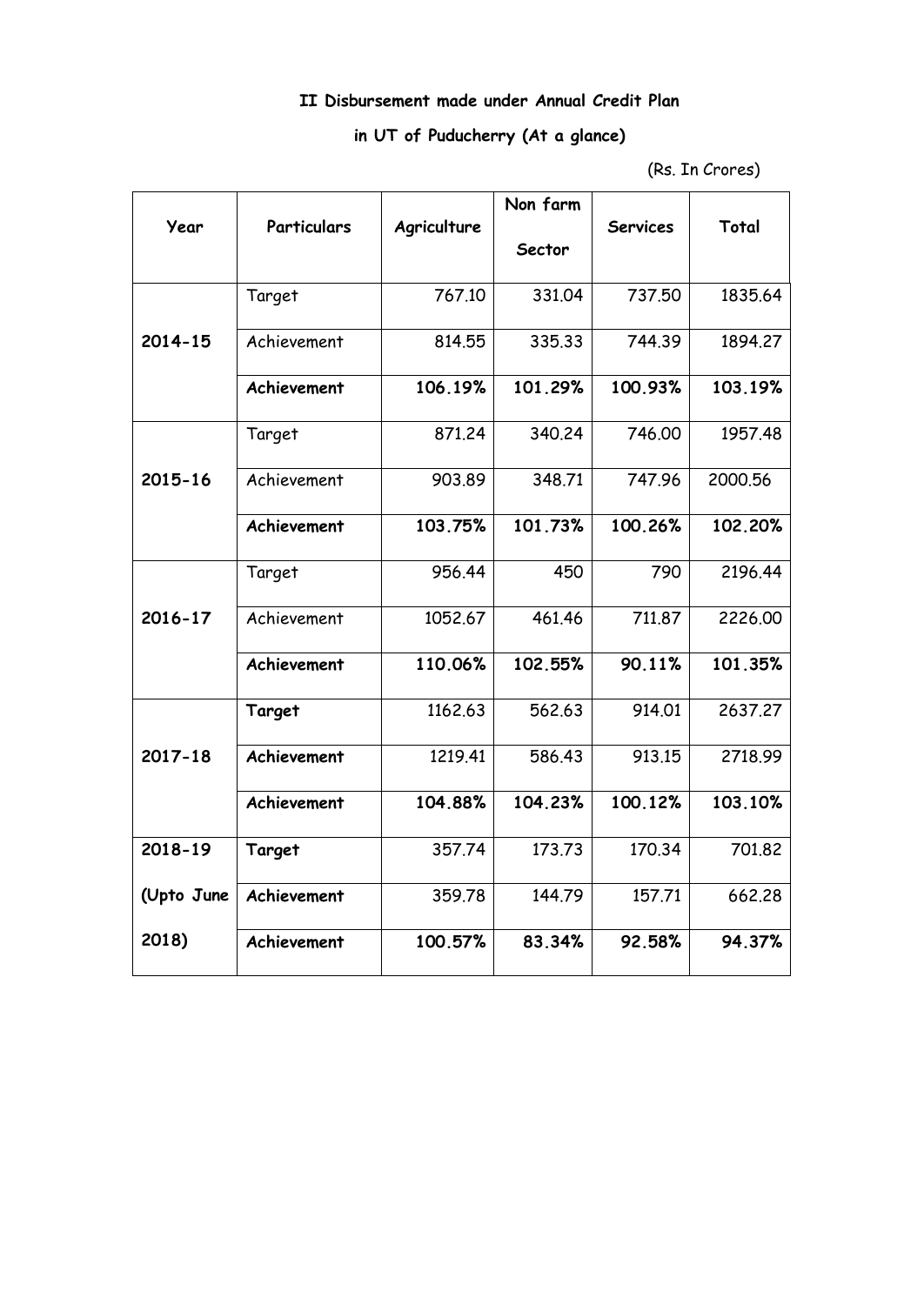## **Confirmation of minutes of the SLBC Meeting held on 25.06.2018**

The minutes of the SLBC meeting held on 25.06.2018 was communicated to all the members vide Lead Bank reference No. SLBC-UTP/L 05/ 2017-18/3006 Dated: 30.06.2018. The same was also made available in SLBC, Puducherry website.

A copy of the minutes is annexed.

The minutes of the meeting may please be confirmed.

**AGENDA: 2.**

## **Review of follow up action taken on the decisions of the earlier meeting**

| SI.          | Issue                              | <b>Action initiated</b>                               |  |  |
|--------------|------------------------------------|-------------------------------------------------------|--|--|
| No.          |                                    |                                                       |  |  |
| $\mathbf{1}$ | Department of Rural Development-   | We have been informed that all formalities have       |  |  |
|              | Allotment of Land for Indian Bank  | been completed for the transfer of land from          |  |  |
|              | Self Employment Training Institute | Department of Health and Family Welfare Services      |  |  |
|              | (INDSETI).                         | to Department of Rural Development (DRDA) for         |  |  |
|              |                                    | allotment of the land for building infrastructure for |  |  |
|              |                                    | INDSETI, Puducherry. The MOU would be signed          |  |  |
|              |                                    | shortly.                                              |  |  |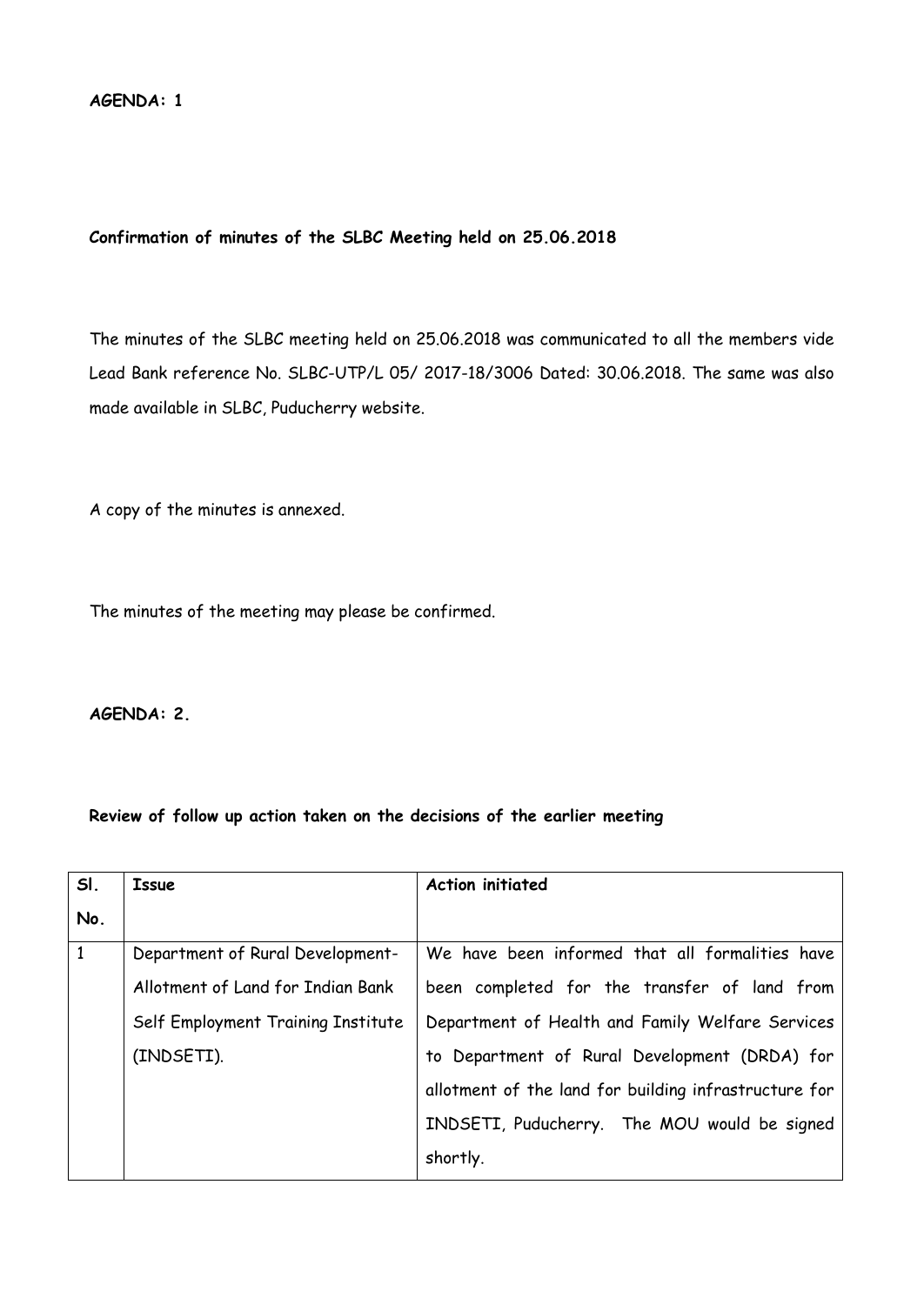## **Revamp of Lead Bank Scheme**

The Circular from Reserve Bank of India regarding revamp of Lead Bank Scheme was placed in the SLBC meeting held on 25.06.2018 and salient features of the same were discussed in the meeting. Accordingly the sub-committee has been constituted consisting of SLBC, Convenor, GM/DGM of FIDD, RBI, Chennai, NABARD representative, Senior Officials of Agriculture, Industries, Planning, DRDA, LAD, DIC, PKVIB, Fisheries and Animal Husbandry Departments. Apart from Lead Bank, Indian Bank, Senior Officials of SBI, IOB, PBGB, Canara Bank, PSCB, LVB are also members of the Sub-Committee. Officials of other departments and banks would be invited to the meeting as per the requirements and issues for discussion.

This is the first meeting of the Sub-Committee wherein officials from Town and Country Planning and Department of Civil Supplies were invited for the meeting in respect of PMAY and DBT payments.

The first meeting of the Sub-Committee was held on 24.08.2018. The discussion of various agenda items were held in the meeting. It was decided to invite all the members of SLBC to the sub-committee meeting and the routine issues which were hitherto placed in the regular SLBC meeting would be placed in the sub-committee meetings and action points if any would be placed in the next SLBC meeting.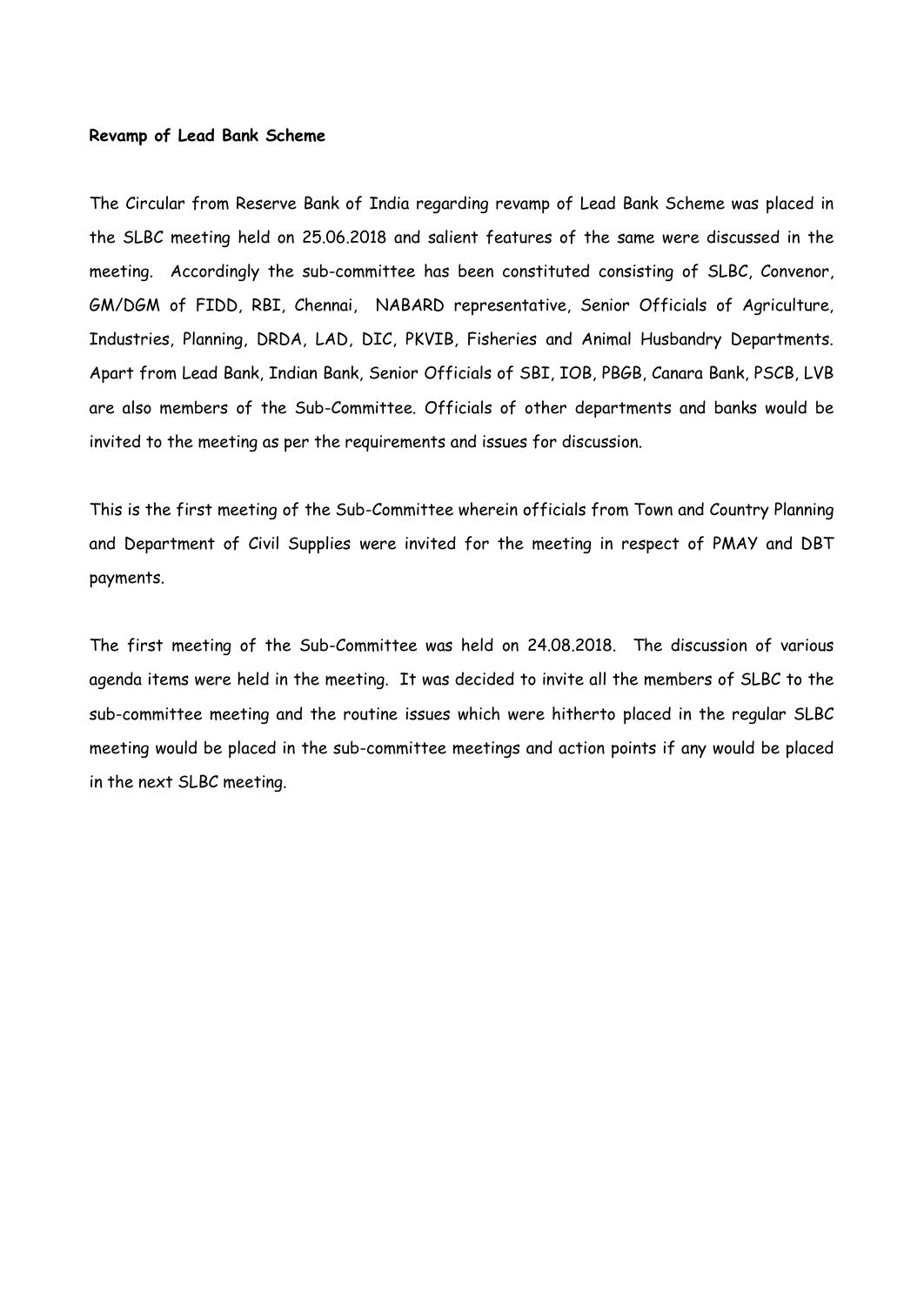## **3. FINANCIAL LITERACY**

Financial literacy is a part of the mission mode objective of PMJDY and all the banks are providing the same by conducting various meeting and programmes in their branches and service area villages of rural branches. With the view to encourage Digital transactions the various modes of cash less transactions to be explained in the financial literacy programmes. Rural branches are conducting Financial literacy programmes in the villages and during the year 2018-19 upto June 2018, 197 programmes have been conducted by 61 Rural branches.

**Financial literacy week** was also conducted by all the branches in UT of Puducherry from 04.06.2018 to 08.06.2018. Financial literacy posters were displayed in the branches and the flyers were distributed to the customers during the Financial Literacy Week.

**Financial Literacy and Credit Counseling Centre (FLCC)** is functioning in UT of Puducherry and providing services to general public. From 28.03.2009 to June 2018, 8749 clients have visited FLCC and availed counseling services provided by them. During the year 2018-19, FLC has also conducted 35 Going Digital camps, 42 target specific camps upto June 2018.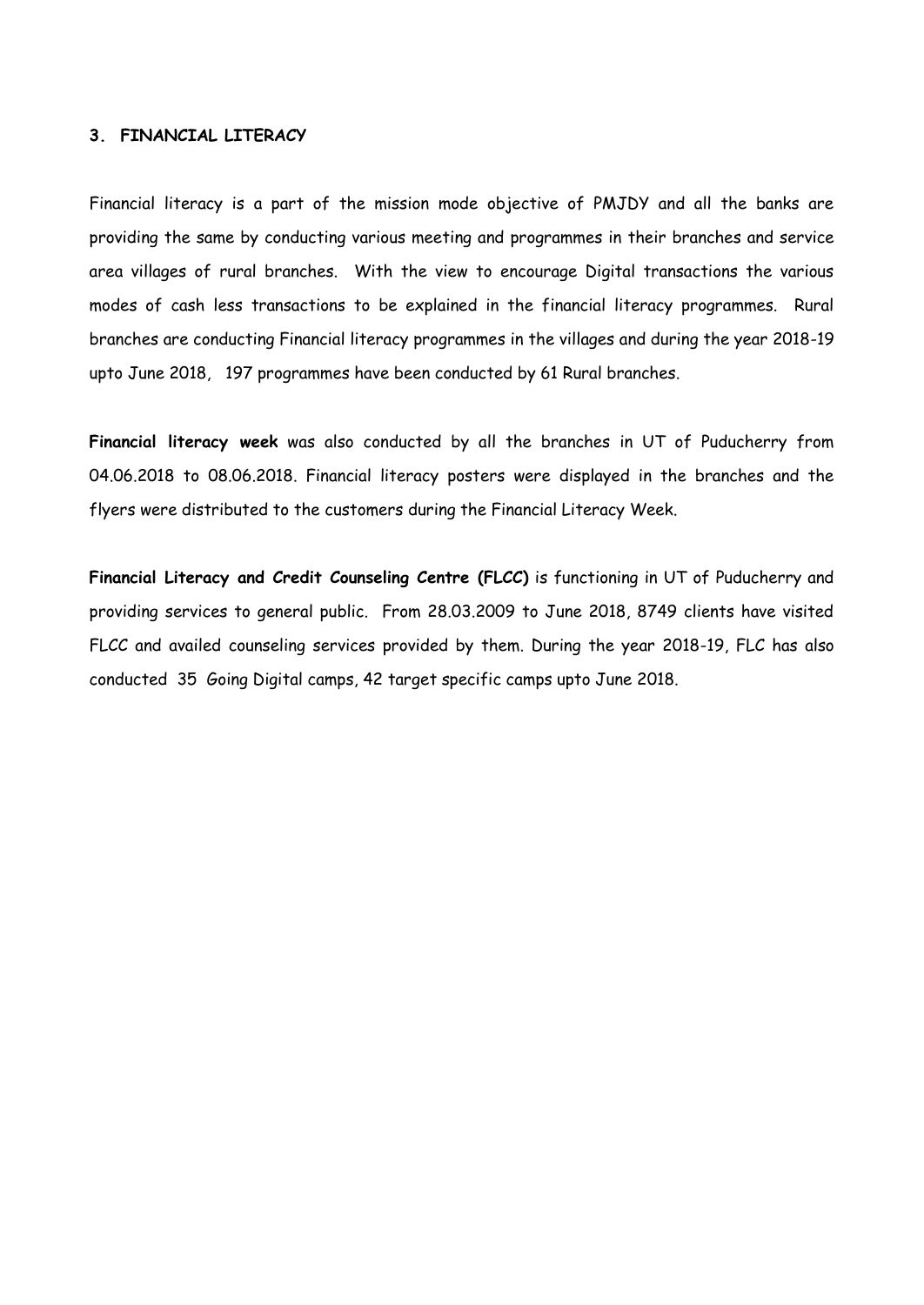## **4. Training**

**Indian Bank Self Employment Training Institute (INDSETI) -** A total of 2153 programmes have been conducted by the institute up to June 2018 in which 5829 candidates were trained in various skills to start self employment ventures and build their financial capabilities. Off-campus training programmes are also being conducted.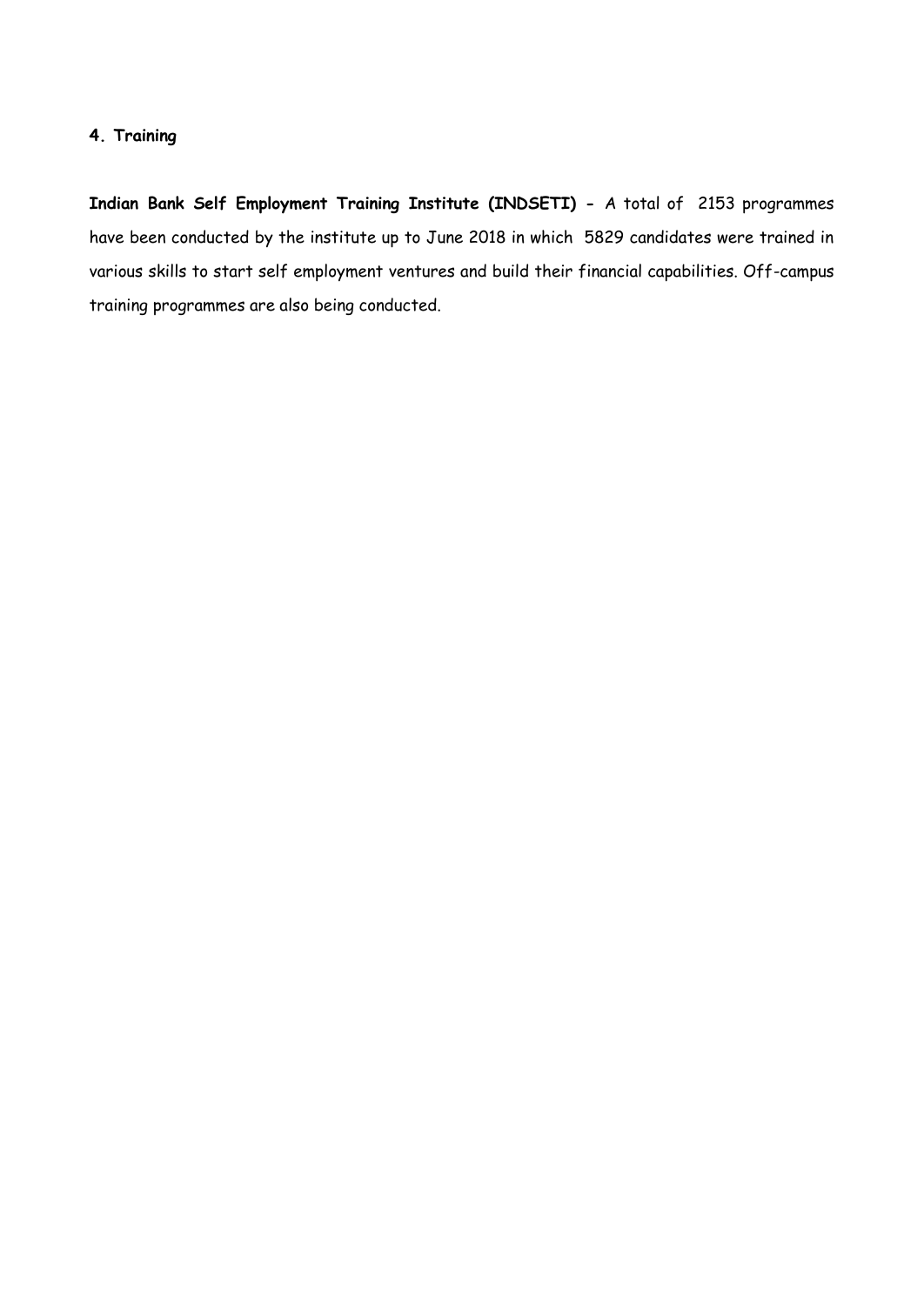## **5. Pradhan Mantri Awas Yojana (PMAY)**

In the SLBC meeting held on 27.12.2017, the forum has approved the unique scheme called PMAY-Puduvai Plus for EWS/LIG for implementation in UTP. The processing of applications received under the scheme is being done by Town and Country Planning Department and they would be forwarded to concerned banks shortly and banks are requested to consider the applications as per guidelines.

National Housing Bank is the Central Nodal Agency for the PMAY (Urban)- CLSS Scheme of Government of India. It has been informed by NHB that in the recent Central Sanction and Monitoring Committee of PMAY (urban) it was observed that only the house mortgaged against the housing loan availed by the beneficiary should solely be taken as collateral security from the beneficiaries without insisting for collateral for the loans sanctioned to the beneficiaries under the scheme. The communication in this regard is placed for information of the members.

The State level Sanctioning and Monitoring Committee meeting was held on 19.06.2018 at Puducherry and the minutes of the meeting is placed for information of the members.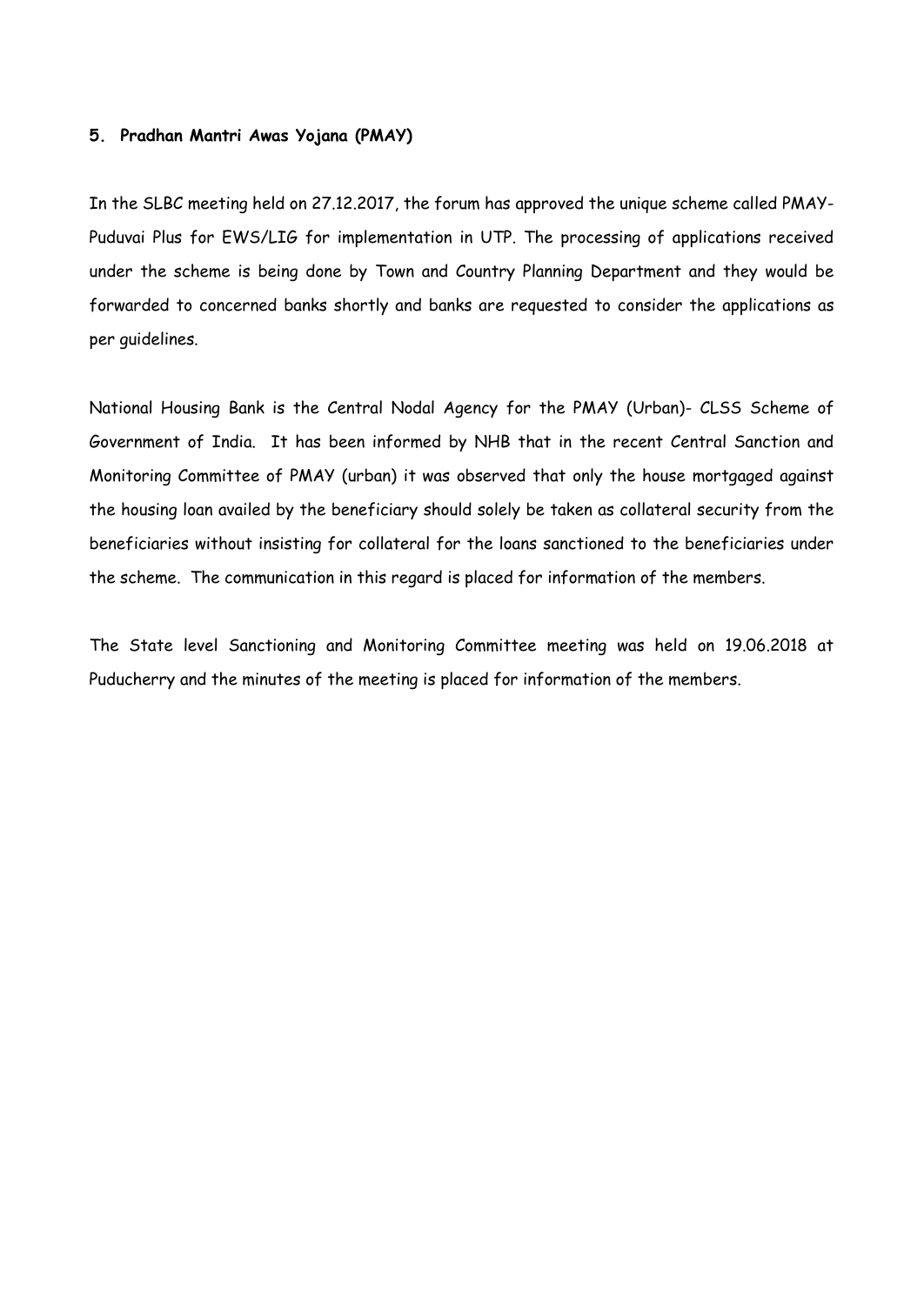# **Pradhan Mantri Jan Dhan Yojana (PMJDY), Mobile seeding, Aadhaar seeding & Authentication**

All the member banks continue to open new accounts to new members of the households for additional accounts under PMJDY. While opening new accounts Aadhaar and Mobile numbers are to be simultaneously seeded to the accounts. The status of Aadhaar authentication in banks accounts of UT of Puducherry is 50% and the Aadhaar seeding percentage is 84%. Mobile seeding in UTP is placed at 92%. All banks are requested to continue the Aadhaar and Mobile seeding in SB accounts especially for beneficiaries of various schemes and also to the willing account holders after obtaining the consent form as per guidelines. Aadhaar seeding and mobile seeding will facilitate transfer of DBT benefits and also help in furtherance of digital payment and transactions in the account.

## **Direct Benefit Transfer & Payment of Old Age Pension**

In UT of Puducherry, in addition to identified Central Government Schemes, DBT is also implemented for State Government Schemes especially Old Age Pension. Banks have been requested by the UT Government to ensure payment of the pension amount to the beneficiaries at their doorstep without any difficulty especially to the very old, disabled beneficiaries etc who are not in a position to visit the bank branches to draw their pension. In this regard, banks have been requested to take immediate steps to identify and engage more BCs to their branches in UTP so that pension amount can be paid to these pensioners as requested by the Government of Puducherry. As on date there are 110 BCAs have been engaged by banks in UTP. Banks are requested to inform the updated details of the BCs engaged by them and also their future plans for engagement of more BCs. The list of BCs available in UT of Puducherry is placed for the information of the forum. The BCs are providing service at their respective locations/villages. There are no issues relating to connectivity and any problem which is encountered if any is solved immediately with the co-operation of the service providers.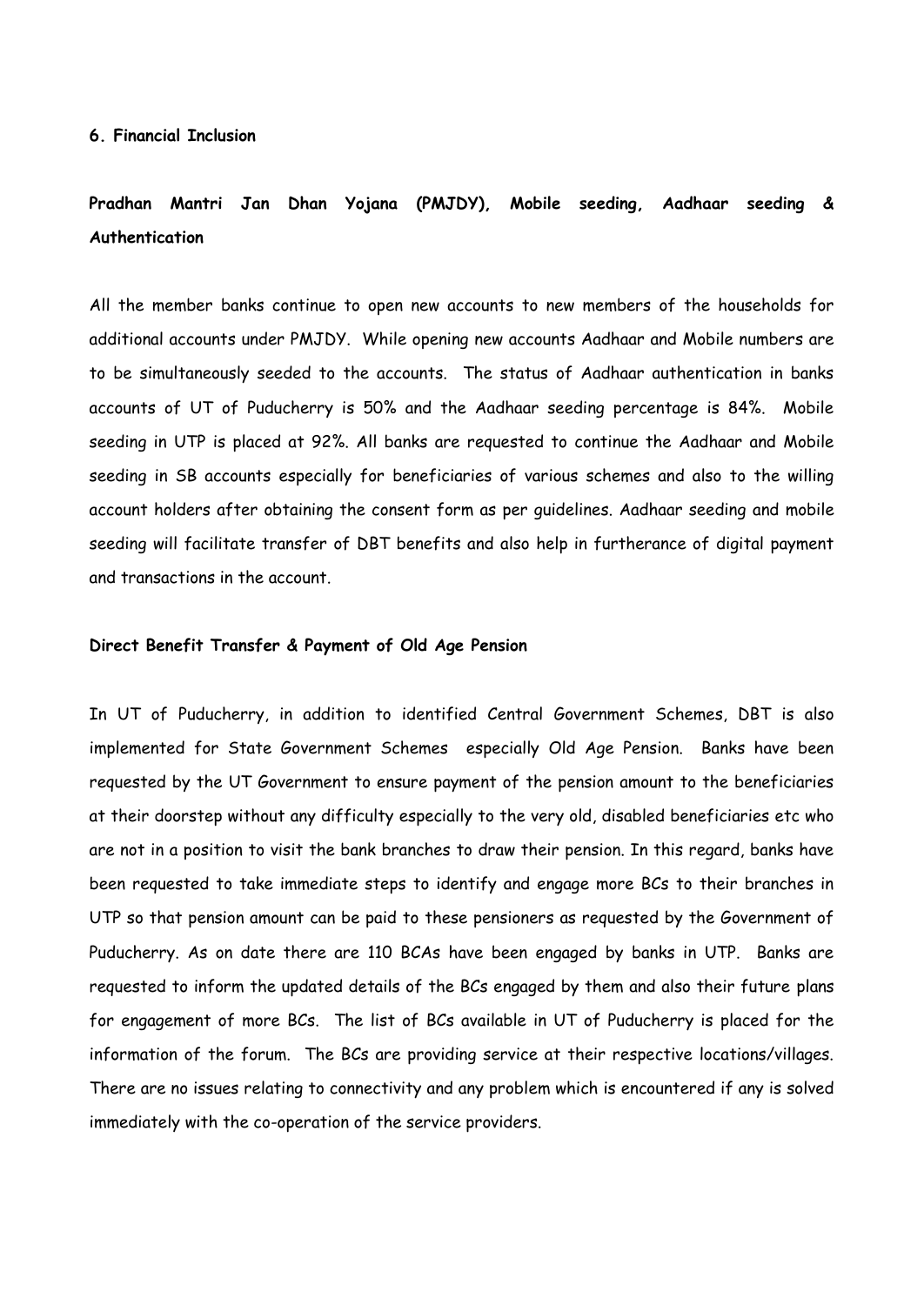The details of pension paid to the beneficiary may be sent to lead bank to submit the consolidated claim to Government of Puducherry for payment of the eligible commission. As the pension is being given for livelihood of the pensioners, Government of Puducherry has requested bankers to ensure that no charges are levied in these accounts for non-maintenance of minimum balance.

## **Direct Benefit Transfer to Family Cards by Department of Civil Supplies**

Food subsidy is being transferred to bank accounts of the 1.71 lakh beneficiaries by Civil Supplies department every month and the amount is getting rejected for some households for various reasons. The department has requested the co-operation of banks to avoid rejections.

## **Promotion of Digital Banking in all area including villages**

As per Government of India guidelines, banks are requested to conduct awareness camps in all Service Area villages and urban wards to promote cashless transactions among the public. The focus is to be more on BHIM applications. BHIM-Aadhaar application, Dynamic and Static Bharat QR Code promotion. All the Government Departments are also been requested to switch over to digital mode of transaction to the maximum possible extent. Many banks have adopted villages under Digital India Scheme. The camps conducted are to be reported to Lead Bank for placing in SLBC along with the particulars of merchant on-boarding with BHIM Aadhaar applications. Government of India has informed a target of 5 crore digital transactions for UT of Puducherry for the year 2018-19 and have also informed that progress would be monitored through dash board in "MeitY". They have requested SLBC to collect the data from the members banks on monthly basis and send the consolidated details to them . In this regard all the banks are requested to provide to Lead Bank the details from April 2018 to August 2018 immediately. The banks are requested to inform the details on monthly basis from September 2018 onwards so as to send the consolidated details to Government of India. Banks are requested to make all out efforts to surpass the targets set for the year 2018-19.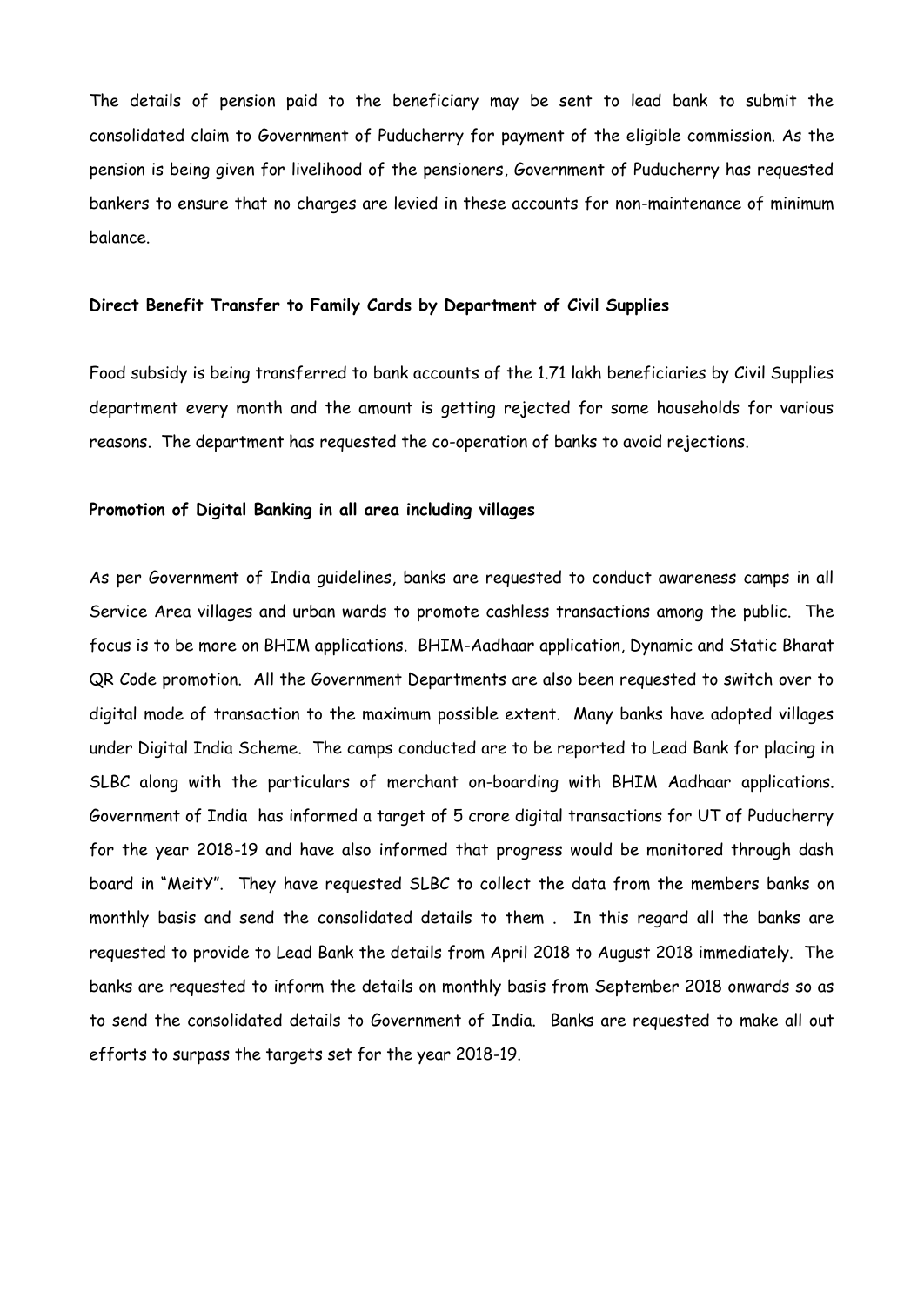## **7. Enrolment under 3 Social Security Schemes**

Banks are requested to continue enrolment under 3 social security schemes viz. Pradhan Mantri Jeevan Jyothi Bima Yojana (PMJJBY) and Pradhan Mantri Suraksha Bima Yojana (PMSBY) and Atal Pension Yojana (APY). As the enrolments are being done on ongoing basis all the member banks are requested to contribute their maximum to ensure coverage of all eligible people of UTP under these schemes.

As on 31.08.2018, the enrolment under PMJJBY, PMSBY and APY was 75075, 226573 and 16032 respectively. The bank-wise performance is placed for the information of the members.

Government of India is requesting banks to ensure maximum enrollment of all eligible account holders in these schemes so that social security benefits will be made available to them. With regard to APY various campaigns are being conducted by PFRDA to bring at least 2% of eligible Indian population under APY ambit. All the banks are requested to take all possible steps to actively participate, mobilize maximum accounts and cover all their eligible customers. All the bank branches have been given with targets of minimum 70 per branch by PFRDA under APY and they have requested to invariably review the performance of the scheme in SLBC meetings.

Government of India has requested banks to ensure out-reach of various flagship programmes viz. PMJDY, PMSBY, PMJJBY, PMMY, Stand-up India through proper publicity at their branches. All the banks are requested to ensure publicity is made through banners/posters in their branches and phamplets are made available to the general public regarding the schemes.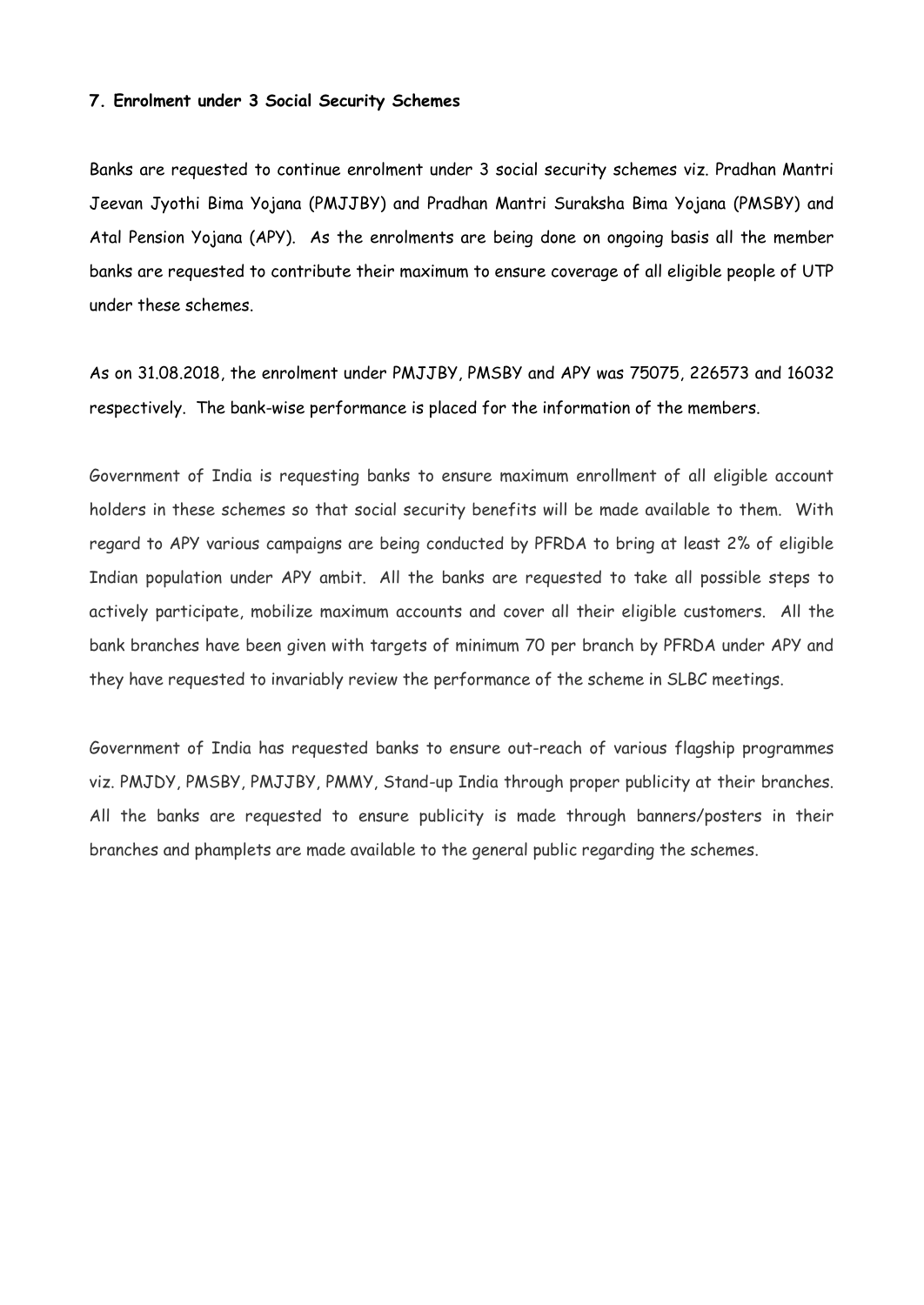### **8. Pradhan Mantri MUDRA Yojana (PMMY) & Stand-up India Scheme**

#### **PMMY:**

Banks in Union territory of Puducherry have been providing loans for starting self employment enterprises under appropriate scheme of MUDRA. The overall achievement of UT of Puducherry as per MUDRA website under MUDRA as per PMMY website which also includes NBFCs, Microfinance institutions is placed at Rs. 382.86 Crores, of which under Shishu Rs.142.22 Crores to 47993 accounts, under Kishore Rs. 135.58 Crores to 6830 accounts and under Tarun is Rs.105.06 Crores to 1343 accounts.

## **Start up India / Stand up India Programme (SUIP)**

As per the scheme, All Banks were advised to ensure sanctioning of loan between Rs. 10.00 lakh and 100 lakh to at least one Scheduled Caste (SC) or Scheduled Tribe (ST) borrower and at least one women borrower per branch for setting up a green field enterprise. As on March 2018, in UTP there were 271 branches and the target for UTP is 542. Various publicity measures are being undertaken by Lead Bank, SIDBI, NABARD and Government Departments to create awareness about the scheme.

As on 31.08.2018, 124 borrowers have been sanctioned loans under Stand-up India Scheme. It has been informed that the banks have to upload the sanctioned details in the portal and only the performance as available in the Stand-up India Portal will be taken into consideration by Government of India.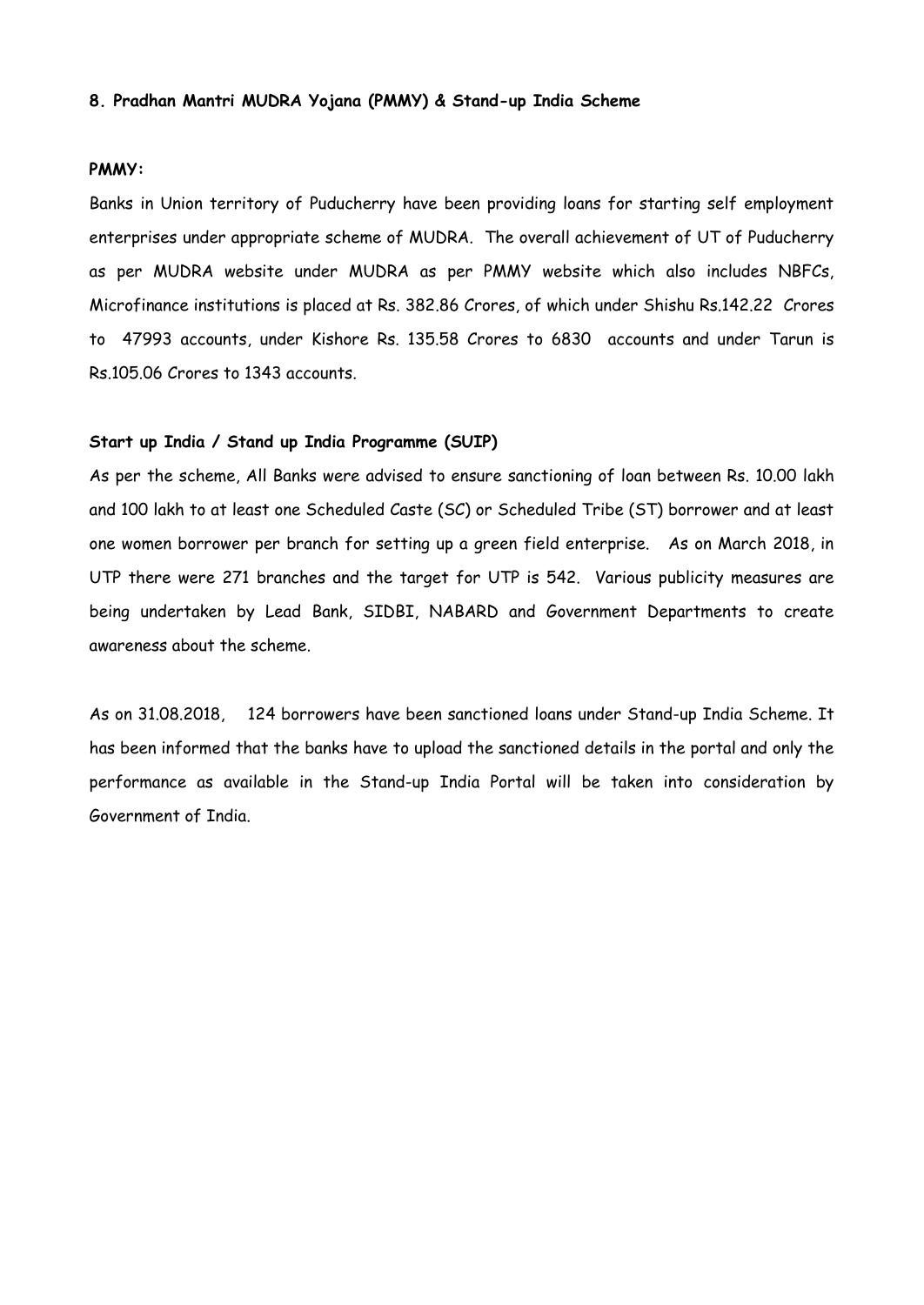## **9. Review of performance of Banks in U.T. of Puducherry:**

(Position as at the end of June 2018)

## **Branch Net Work:**

As at the end of June 2018, there are 43 banking institutions with a total network of 274 branches operating in the Union Territory of Puducherry. Jana Small Finance Bank has also started its operation in UT of Puducherry. The commercial banks with 202 branches, Puducherry State Co-operative Bank (PSCB) with 27 branches and Puducherry Co-operative Central Land Development Bank with one Branch and a Regional Rural Bank named Pudhuvai Bharathiar Grama Bank (PBGB) with 43 branches are taking care of the banking services of the people in the UT of Puducherry.

| <b>No</b> | Particulars                  | No. of      | Of which Rural | <b>Branches</b> in |
|-----------|------------------------------|-------------|----------------|--------------------|
|           |                              | branches in | branches in    | Karaikal           |
|           |                              | <b>UTP</b>  | <b>UTP</b>     | Region             |
|           | <b>Commercial Banks</b>      | 202         | 34             | 39                 |
| 01        | Of which                     |             |                |                    |
|           | a. Nationalized Banks        | 152         | 31             | 30                 |
|           | b. Private Sector Banks      | 51          | 3              | 9                  |
| 02        | Puducherry State Co-op. Bank | 27          | 9              | 3                  |
| 03        | P.C.C.L.D. Bank              | 1           |                |                    |
| 04        | Regional Rural Bank          | 43          | 19             | 9                  |
|           | TOTAL                        | 274         | 62             | 51                 |

The Agency wise break up is as under:

Besides this, PIPDIC (A Government of Puducherry Undertaking) & SIDBI are also extending loan assistance to the needy in the Union Territory. Of these 274 branches, 212 branches constituting 77% are in urban/semi-urban areas. As per the census 2011, the population of Union Territory of Puducherry is 1247953. The population covered per branch is placed at 4555.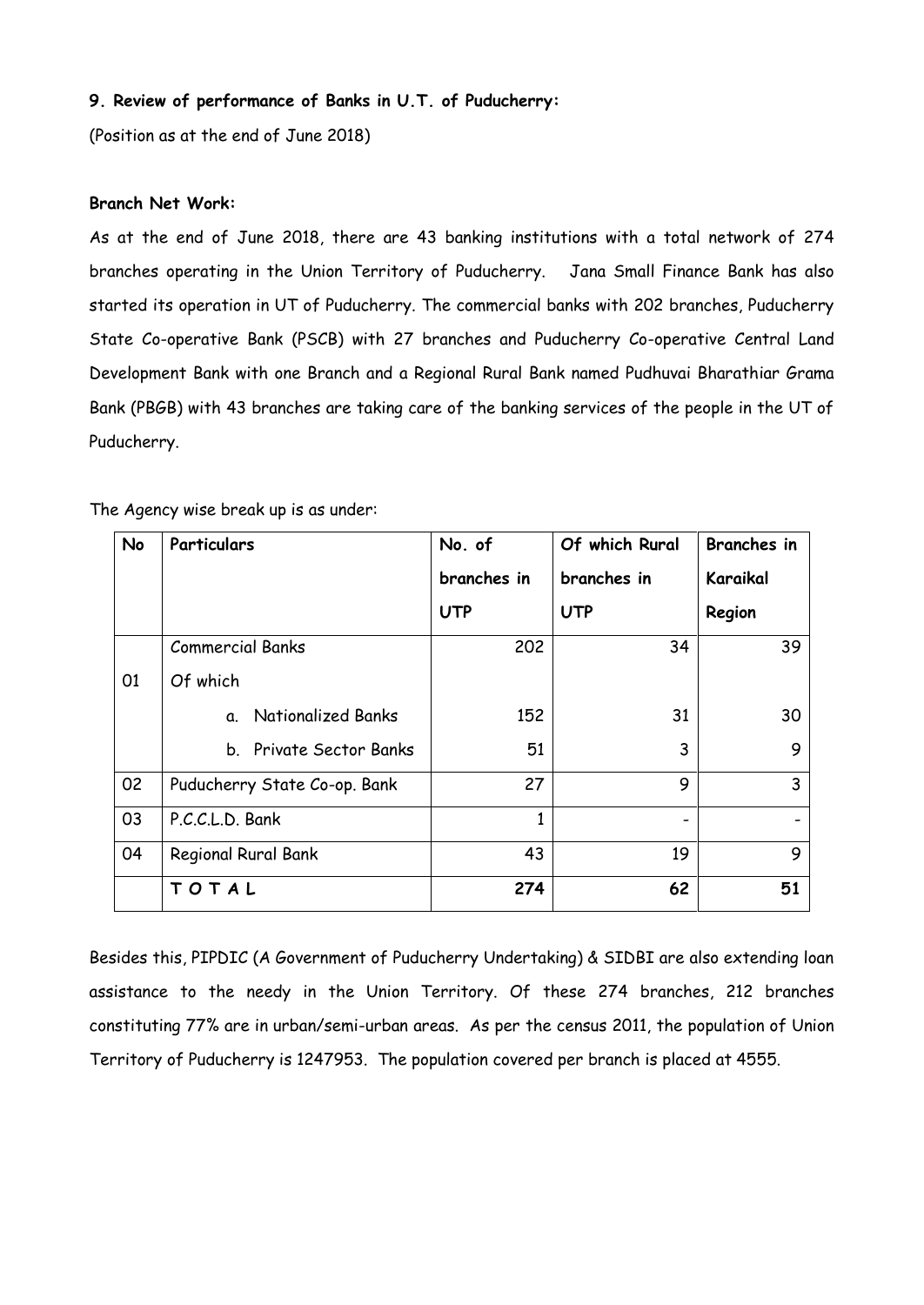The comparative details of the agency-wise performance under various important parameters are furnished below:

| SI.            |                                                          | March    | June     | Variation<br>over    | March    | June     | Variation<br>over | <b>YoY</b>        |
|----------------|----------------------------------------------------------|----------|----------|----------------------|----------|----------|-------------------|-------------------|
| No             | Details/Sector                                           | 2017     | 2017     | March<br>2017        | 2018     | 2018     | March<br>2018     | Growth            |
| $\mathbf{1}$   | <b>Total Deposits</b>                                    | 14663.47 | 14744.22 | 80.75<br>0.55%       | 15936.86 | 16512.50 | 575.64<br>3.61%   | 1768.28<br>11.99% |
|                | Of which NRI<br>Deposits                                 | 1453.02  | 1403.22  | $-49.80$<br>$-3.43%$ | 1596.87  | 1648.20  | 51.33<br>3.21%    | 244.98<br>17.46%  |
| $\overline{2}$ | <b>Total Advances</b>                                    | 10248.82 | 10421.26 | 172.44<br>1.68%      | 11490.20 | 11933.79 | 443.59<br>3.86%   | 1512.53<br>14.51% |
| 3              | CD Ratio                                                 | 70%      | 71%      | $1\%$                | 72%      | 72%      | No<br>variation   | $1\%$             |
| 4              | <b>Investments</b>                                       | 415.99   | 399.27   | $-16.72$             | 378.07   | 335.34   | $-42.73$          | $-63.93$          |
| 5              | Credit + Inv /<br>Deposit Ratio                          | 73%      | 73%      | No<br>variation      | 75%      | 74%      | $-1%$             | $1\%$             |
| 6              | <b>Total Priority</b><br>Sector<br>Advances              | 6601.56  | 6714.24  | 112.68<br>1.71%      | 7320.64  | 7483.74  | 163.10<br>2.23%   | 769.50<br>11.46%  |
| $\overline{7}$ | % of Priority<br>Sector Adv. to<br><b>Total Advances</b> | 64%      | 64%      | No<br>variation      | 64%      | 63%      | $-1%$             | $-1%$             |
| 8              | <b>Total Advances</b><br>to Agriculture                  | 2407.17  | 2484.03  | 76.86<br>3.19%       | 2704.40  | 2868.49  | 164.09<br>6.07%   | 384.46<br>15.48%  |
| 9              | % of Agri.<br>advances to<br><b>Total Advances</b>       | 23.49%   | 23.84%   | 0.35%                | 23.54%   | 24.04%   | 0.50%             | 0.20%             |
| 10             | Advances to<br>Weaker<br>Section                         | 1638.70  | 1739.67  | 100.97               | 1954.42  | 1997.62  | 43.20             | 257.95            |
| 11             | % of Weaker<br>Section to<br><b>Total Advances</b>       | 15.99%   | 16.69%   | 0.70%                | 17.01%   | 16.74%   | $-0.27%$          | 0.05%             |
| 12             | Advances to<br>SC/ST                                     | 721.77   | 736.17   | 14.4                 | 825.39   | 841.05   | 15.66             | 104.88            |
| 13             | Advances to<br>Minorities                                | 1006.93  | 1037.78  | 30.85                | 1148.46  | 1176.48  | 28.02             | 138.70            |

**Rs.in crores**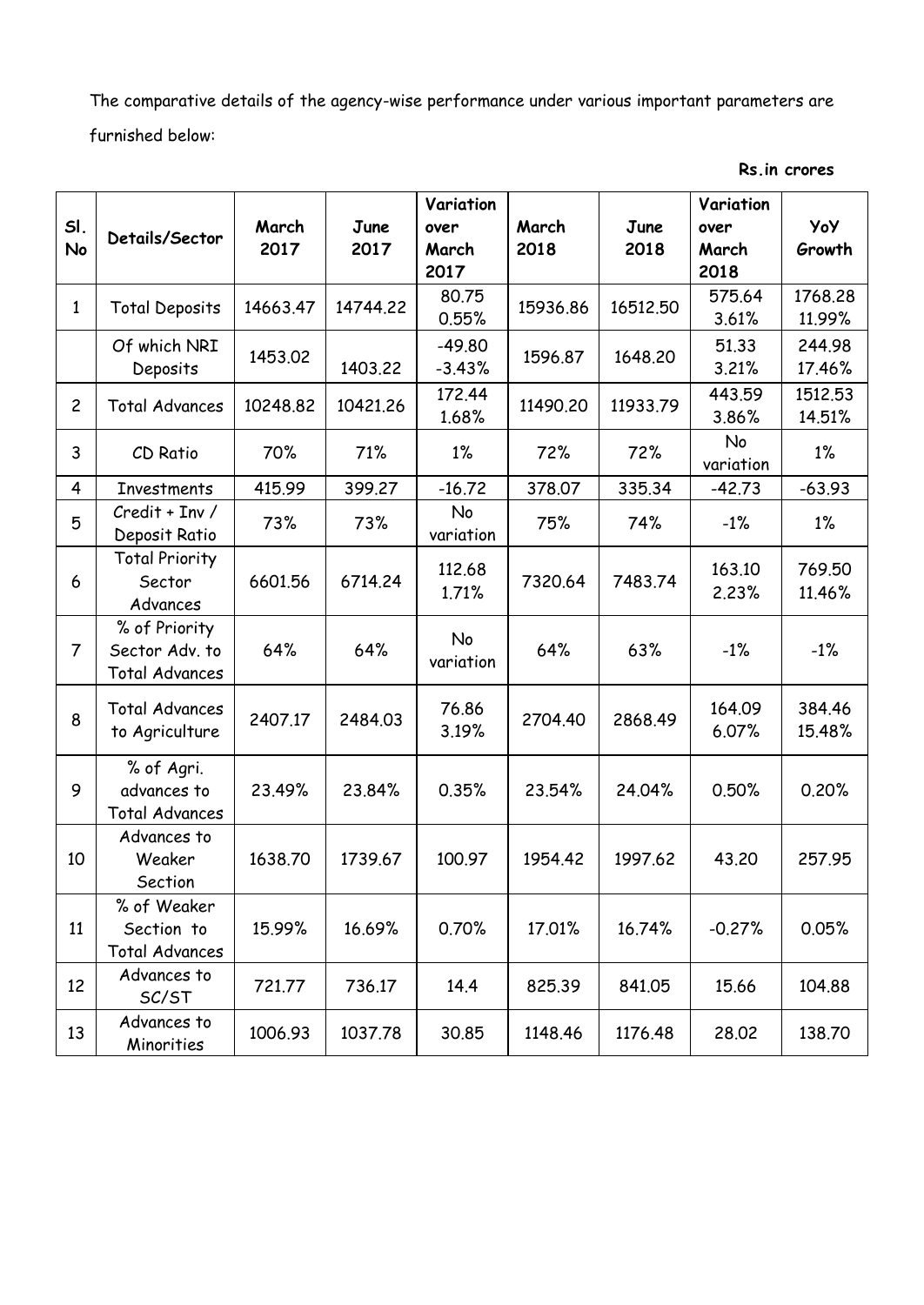## **CD Ratio:**



Compared to the growth rate of 3.61% shown by deposits, the advances have registered a growth of 3.86% during the period under review. Hence the CD ratio is placed at 72% as on June 2018.

- NRI deposits amounting to Rs.1648.20 Crores accounts for 9.98% of the total deposits with the bank branches in UT. Excluding the NRI deposits, the CD ratio works out to 80%.
- $\triangleright$  Out of the 21 Public sector banks present in the UT, 14 Banks are having CD Ratio more than 60% and the remaining 7 Public Sector Banks have a CD Ratio less than 60%.
- Among the 19 Private Sector Banks in the UT, 15 Banks are having CD Ratio more than 60% and the remaining 4 have a CD Ratio of less than 60%.
- $\triangleright$  PSCB, RRB and PCCLDB CD Ratio stood at above 60%.

## **Credit to Deposit and Investment Ratio**

It is reported that RRB, PSCB & PCCLDB have made an investment to the tune of Rs. 335.34 Crores in Government Securities and as a result the Credit plus Investment to Deposit ratio is at 74% as on June 2018.

|                                | R B I Norms | Actual as on      | Actual as on June |
|--------------------------------|-------------|-------------------|-------------------|
| Area                           |             | <b>March 2018</b> | 2018              |
| <b>Priority Sector</b>         | 40%         | 64%               | 63%               |
| Agricultural Advances          | 18%         | 23.54%            | 24.04%            |
| <b>Weaker Section Advances</b> | 10%         | 17.01%            | 16.74%            |

## **Performance under other key functional areas:**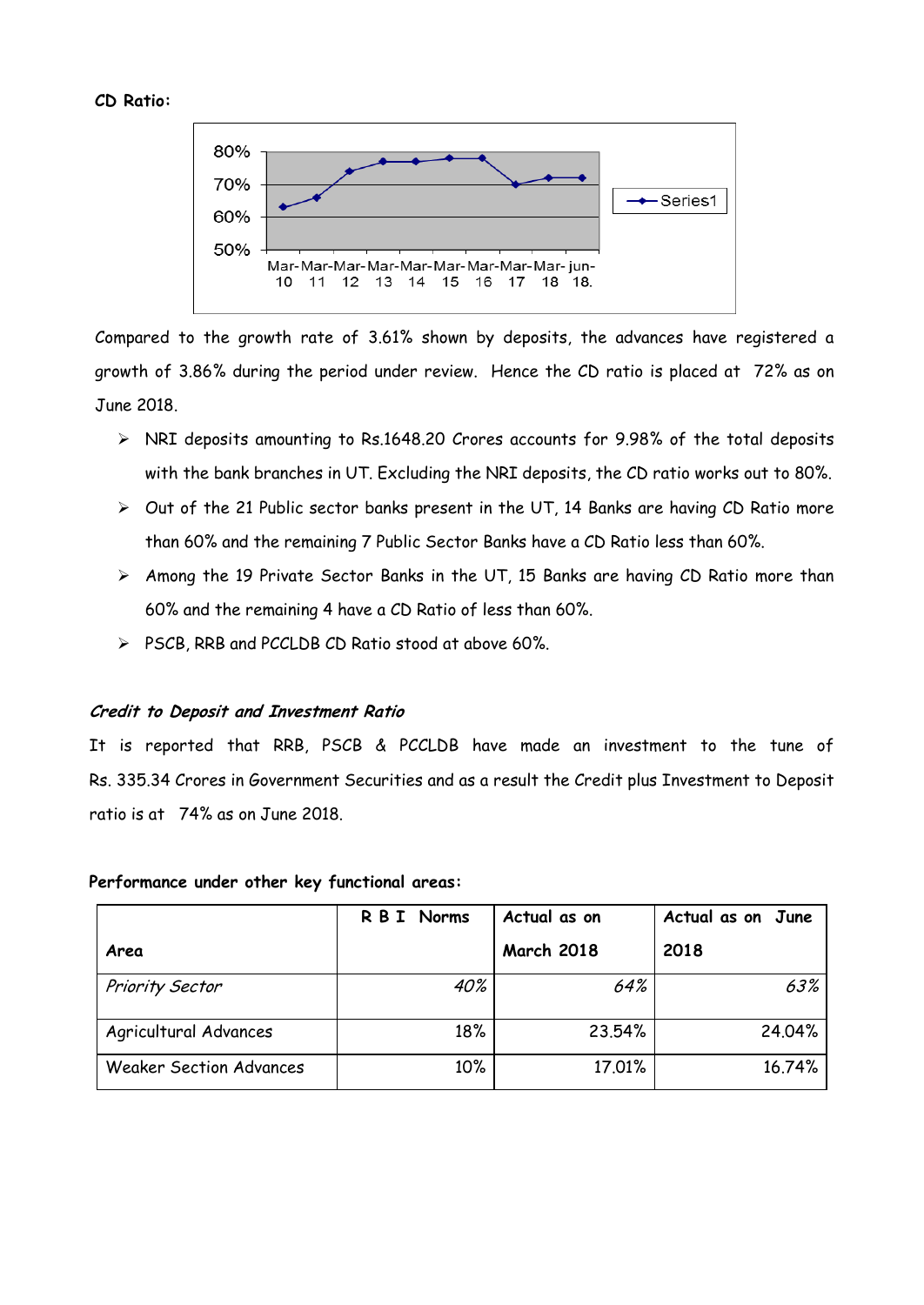## **10. Performance under Annual Credit Plan 2018-19 – Agriculture, MSME & OPS**

The quarterly target for Agriculture is placed at Rs.357.74 Cores and for MSME sector is placed at Rs.173.73 cores and for sectors forming part of OPS is placed at Rs.170.34 crores.

The Sector wise target vis-à-vis achievement (Disbursement) as on 30.06.2018 is given below:

|              | Target | Achievement     | % of        |
|--------------|--------|-----------------|-------------|
| Sector       |        | As on June 2018 | Achievement |
| Agriculture  | 357.74 | 359.78          | 100.57%     |
| NFS (MSME)   | 173.73 | 144.79          | 83.34%      |
| <b>OPS</b>   | 170.34 | 157.71          | 92.58%      |
| <b>TOTAL</b> | 701.81 | 662,28          | 94.37%      |

(Rs. in Crores)

**The details of performance received from the banks are placed in the annexure.** 

The aggregate Credit disbursement for the first 3 months of the year 2018-19 amounts to Rs.662.28 Crores against the target of Rs. 701.81 Crores, registering 94.37% achievement. The Banks in UT of Puducherry continue to give thrust to Agriculture. Banks are requested to lend more so as to achieve the targets under MSME and other priority sector in the coming quarters.

## **Agriculture**

During the period under review banks in UT of Puducherry provided short term loans to 36785 farmers to the tune of Rs.344.33 Crores and the term loans is placed at Rs.15.45 Crores to 944 accounts. Total credit deployment by banks in the UT of Puducherry to the agriculture sector is at Rs.359.78 Crores as against the annual target Rs.357.74 Crores.

**Banks are requested to continue to disburse agricultural loan and give thrust for disbursement of investment credit under agriculture and allied sector to achieve the targets for MTL and finance to ACABCs to be explored.** Bank wise performance under the Flow of credit to Agriculture is furnished in the annexure

**All the crop loans given to notified crops in the notified area are to be invariably covered under Pradhan Mantri Fasal Bima Yojana (PMFBY) in view of the premium subsidy provided by Government of Puducherry.**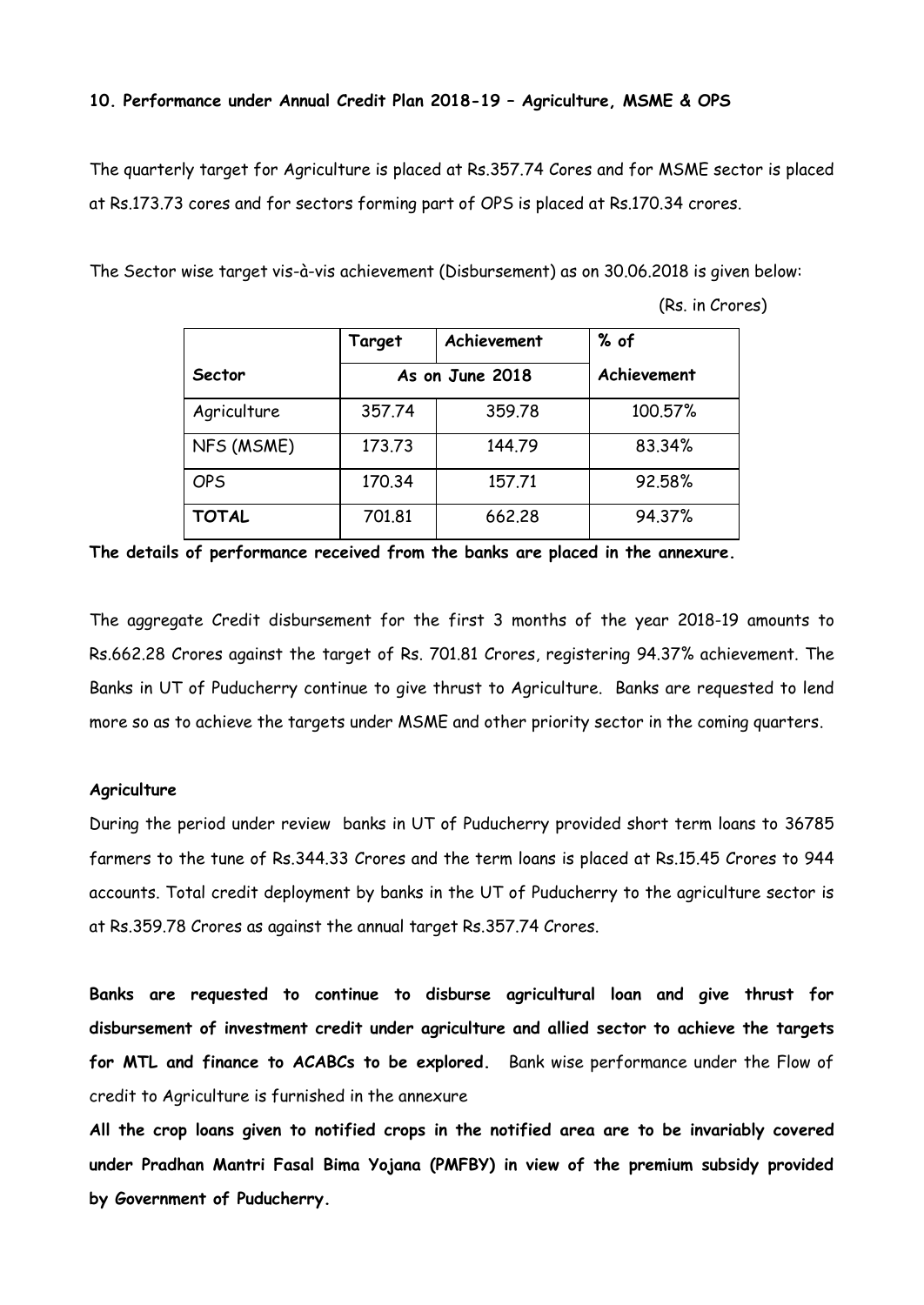**Doubling of Farmer's Income by 2022** Doubling farmer's real income by 2022 is a goal established by the Hon'ble Prime Minister of India who is challenging the status quo of all involved stakeholders. The Ministry of Agriculture adopted the mission in September 2017. Introduction of integrated farming system (IFS) - Alternate sources of income  $\square$  Better soil and water management I Training on skill development. viz. production of enriched vermicompost from cattle dung, low-cost soil water conservation technology, integrated farming techniques and repair & maintenance of farm machinery  $\Box$  Mechanizing farm -Establishing custom hiring centers in different clusters  $\square$  Small scale processing of farm produce and by-products at the farm level  $\Box$  Realization of good price for the produce  $\Box$  Precision farming - for enabling techno-green revolution. This would lead to need based application of agri. inputs so as to reduce the cost of production and increase profitability. I Thrust of ACABC finance (Agri Clinic and Agri Business Centre)  $\Box$  Focus on financing to post harvest technologies, pre cooling and value addition will help in the same.

### **Performance under Kisan Credit Card Scheme:**

During the year upto June 2018, banks have issued 1033 new KCC and extended credit assistance of Rs.14.18 Crores. Banks are requested to provide Rupay KCC to all crop loans

#### **Milch Animal Applications**

Animal Husbandry Department, Government of Puducherry has informed that they would be forwarding applications from beneficiaries for mini-dairy units under DEDS Scheme. The banks are requested to consider the applications on merits and dispose the same immediately and also claim subsidy through ensure portal.

## **Formation of JLG by Fisheries department**

A series of meetings have been organized at places where there is more concentration of beneficiaries for the scheme of out-board motor. The applications received from the department has been forwarded to the concerned banks with the request to sanction the same at the earliest.

**Banks are requested to utilize the special schemes formulated by NABARD like area development scheme to enchance credit flow to investment credit under agriculture.**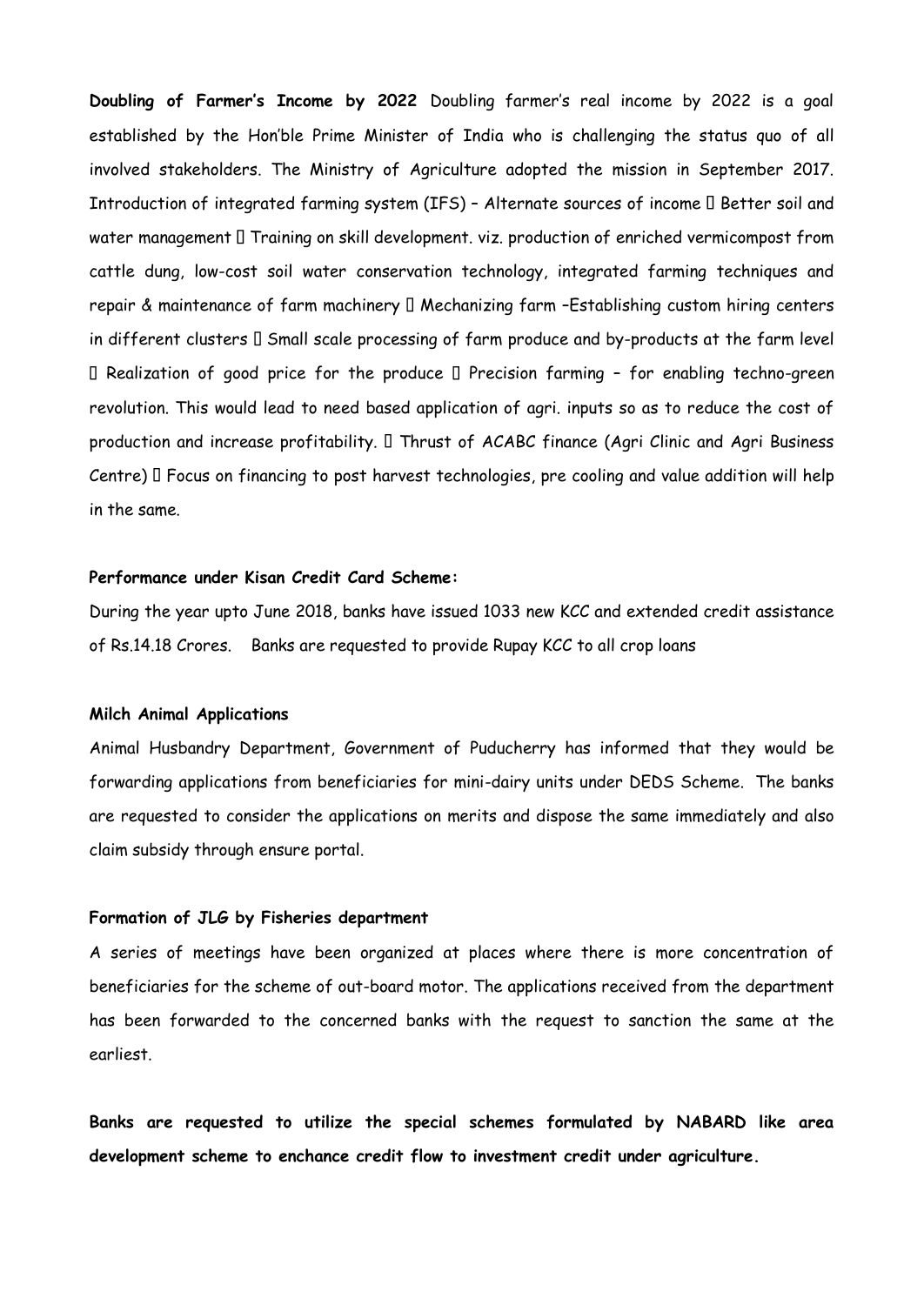## **Credit Flow to Non-Farm Sector (MSME):**

As per the report received from bank branches and as shown in the annexure. The credit flow to MSME sector is placed at Rs.144.79 Crores. Banks are requested to inform the complete details of loans to Micro, Small and Medium Sectors so as to present the performance also for review.

In view of the various schemes in operation viz. Credit Guarantee Fund Trust Scheme, Credit Linked Capital Subsidy scheme and Micro Finance Scheme banks are requested to increase the lending under MSME sector also under MUDRA & Stand-up India Scheme.

#### **Housing Finance, Educational Loan and other priority sector**

As per the information received from banks the total disbursement made during the year 2018- 19 upto June 2018 is Rs.39.42 Crores and the educational loan is Rs.5.47 Crores.

#### **Vidya Lakshmi Portal**

Government of India has advised banks to route all education loan applications through Vidya Lakshmi Portal (VLP) only. In this regard all the banks are also requested to conduct awareness campaigns. All the banks were requested to inform the details regarding the same and progress made in processing of applications through Vidya Lakshmi portal.

#### **Credit Flow to other sectors under Priority Sector:**

Under other priority sector targets have been assigned to banks for **Export Credit, Renewable Energy and Social Infrastructure also.** The received details along with the targets are placed as annexure. All the banks are requested to classify the advances accordingly and report the same so as to present the details for review.

## **Disbursement to Minority Community, SC/ST & Women**

As per the information received from banks the disbursement to minority communities is placed at Rs.18.76 cores, to SC/ST Rs.13.51 Crores and Rs.37.14 Crores to women beneficiaries.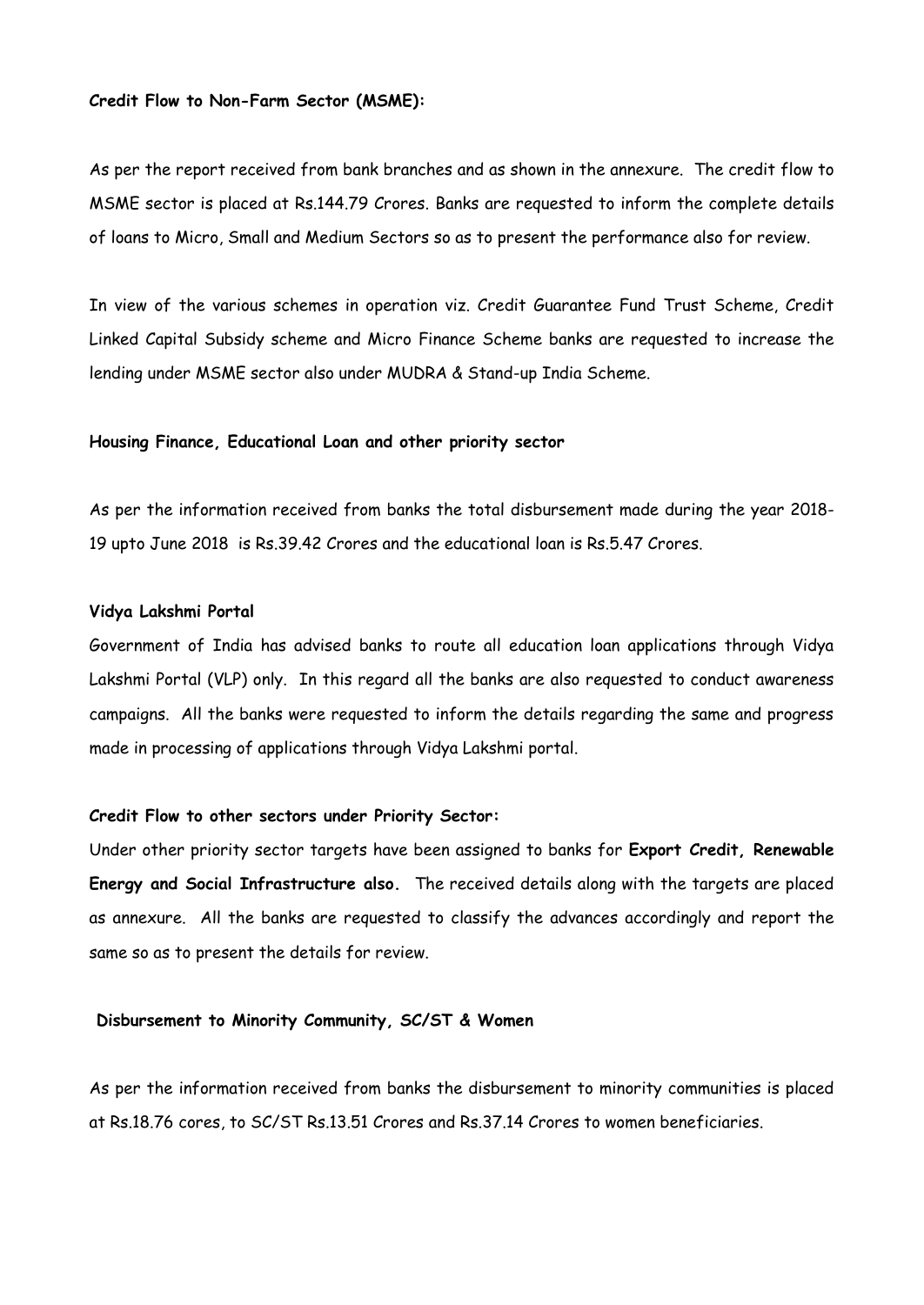#### **11 SHG Credit Linkage:**

During the year 2018-19 upto June 2018, 825 groups were credit linked to the tune of Rs.17.55 Crores. Banks are requested to inform the details of active SHG SB accounts out of the SHGs who have opened SHG SB accounts before the end of this month so as to arrive at the correct data regarding the availability of SHGs in Puducherry.

E Sakthi portal has been operationalized by NABARD in UT of Puducherry and the details of DRDA promoted groups are presently available. All the banks are requested to inform the details of all SHGs which are having accounts with their branches in UT of Puducherry (including NGO, PUDA groups also) so as to complete the SHG digitalization at the earliest.

## **Joint Liability Groups (JLG):**

During the year 2018-19, upto June 2018, banks in UTP have extended credit to 109 JLGs amounting to Rs.129 Lakhs.

## **Target for Bank linkages of JLG for the year 2018-19**

NABARD has informed that for the year 2018-19 that target for JLG bank linkages have been fixed at 2000 JLGs which is to be achieved through extension of fresh finance to the existing JLGs and through promotion and financing of new JLGs. The bank wise target is also placed for information of members.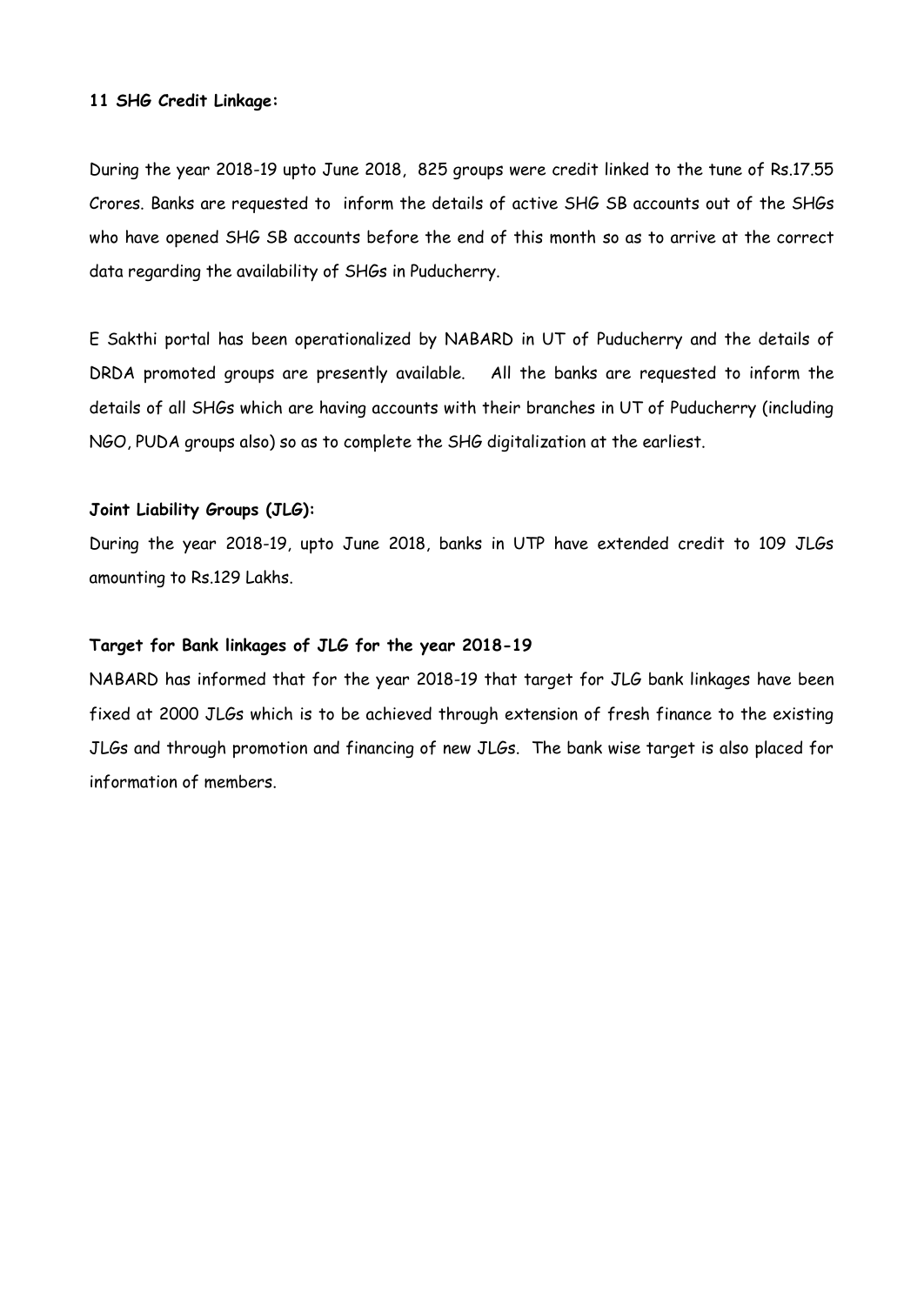## **12 Review of Performance under Government Sponsored Schemes in UT of Puducherry**

Applications are to be submitted through online mode under PMEGP by the beneficiaries. Banks are requested to log in online to view the status of the applications and update the sanction details.

Loans under DAY- NRLM and NULM are eligible for Interest Subvention benefits for prompt repayment under extant guidelines. All the banks are requested to inform the details to the concerned implementing agencies periodically.

The target of Rs. 141.48 lakhs as margin money under PMEGP for the current year has been received and have been allocated bank wise. The targets under MUPSES, DAY-NULM, NRLM are also placed for information of members.

All the banks are requested to follow the RBI time norms in disposal of applications and achieve the targets. Line departments were also requested to work in close co-ordination with banks for financing viable projects under government sponsored schemes and for achievement of targets. The subsidy is to be claimed as per the time norms and banks are also requested to send utilization certificates to the line departments regarding the same.

All the banks are requested to ensure achievement of the targets.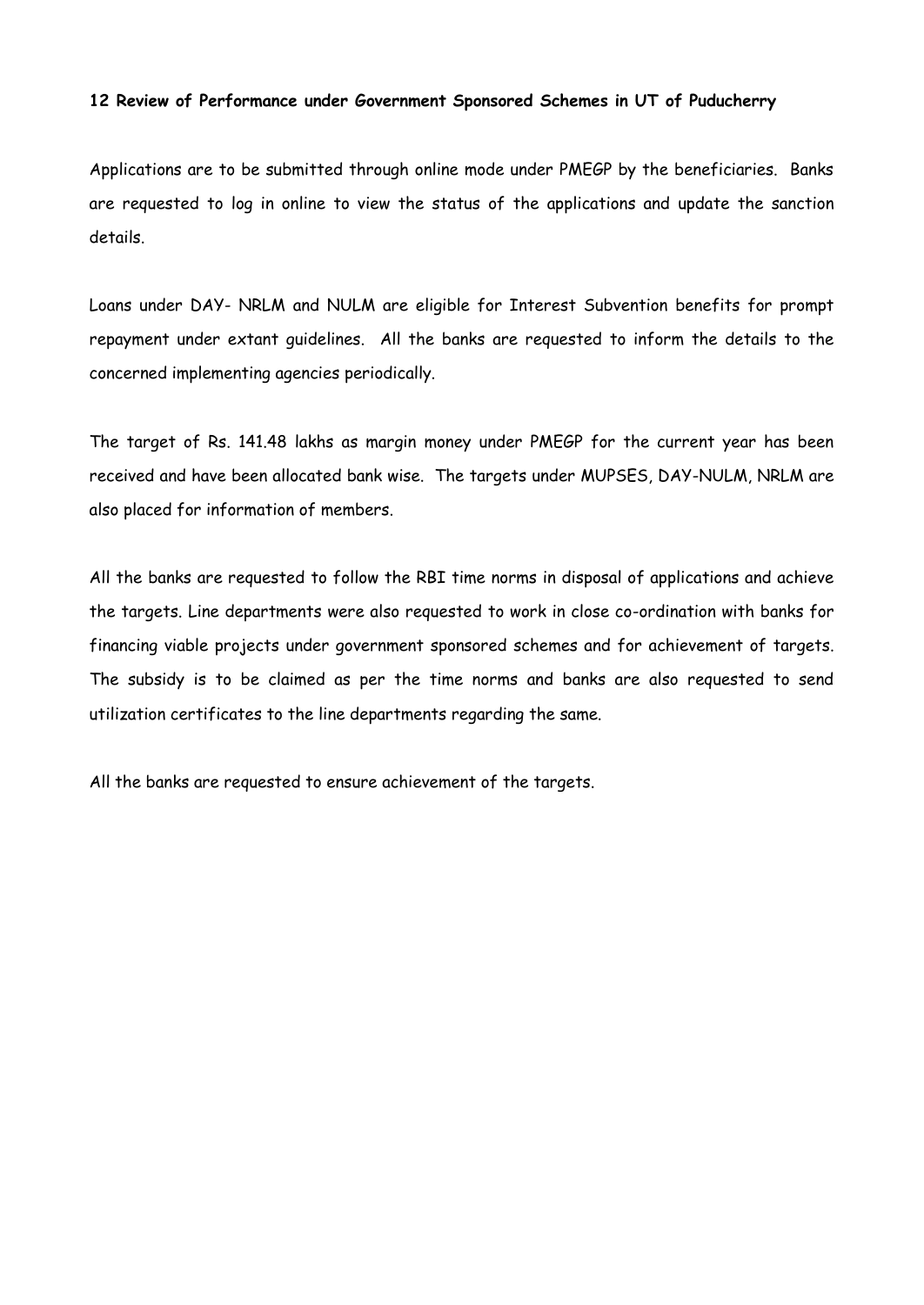## **13. Recovery & NPA**

## **Review of Recovery performance under Priority Sector Advances**

The recovery under Priority Sector advances is at 75% of the total demand during the period under review. The Bank-wise recovery details are furnished in annexure.

As per the available details furnished by members banks the NPA under Agriculture Sector is placed at Rs.164.31 Crores, NFS (MSME) sector was at Rs.247.01 Crores and OPS was at Rs.153.32 Crores as on 30.06.2018.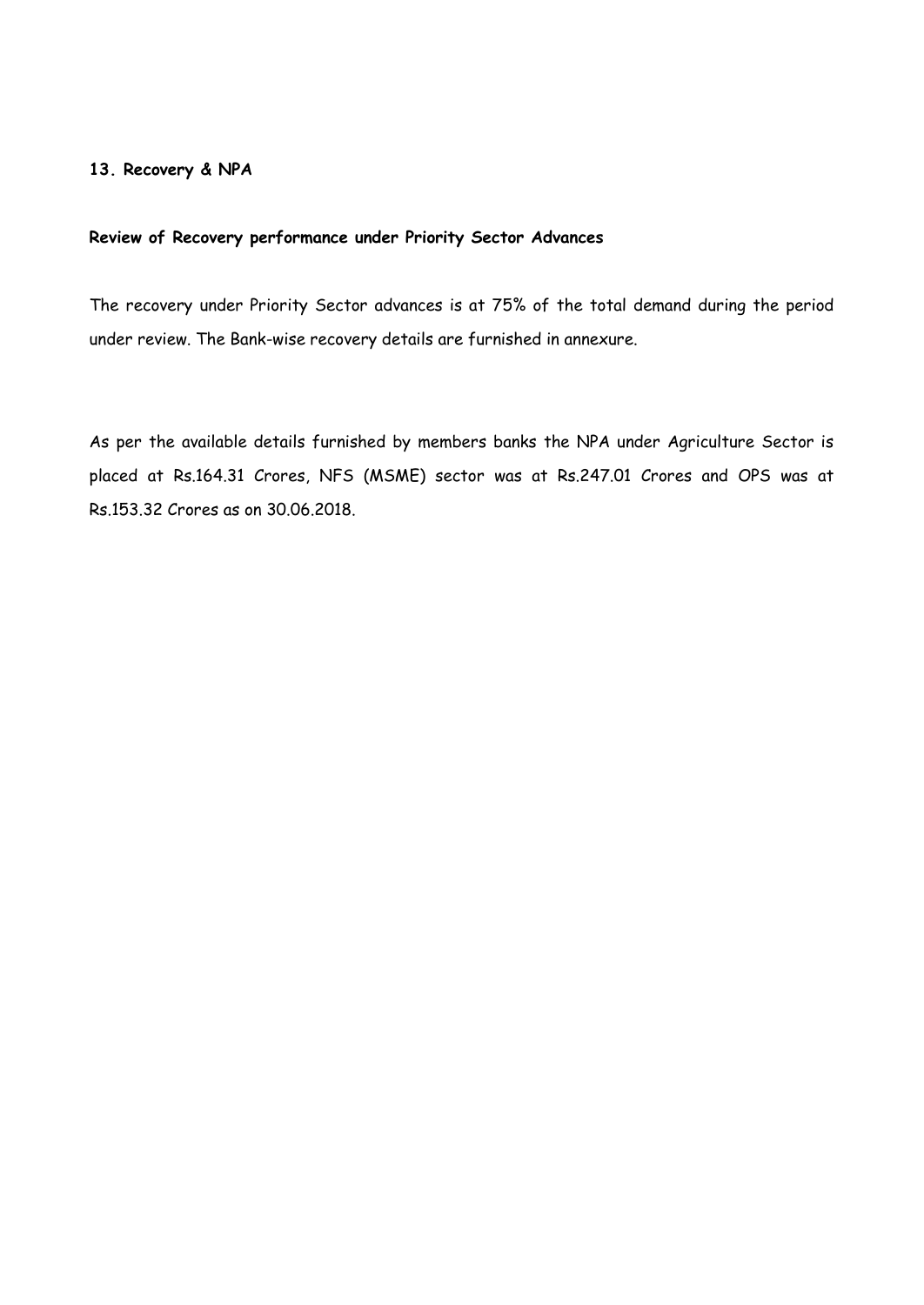## **14. Submission of LBR-2 and LBR-3 Returns**

The level of submission of LBR 2 and LBR U2 by bank branches in UT of Puducherry for the year 2018-19 as of June 2018 is furnished as below:

| Name of the Return | Submission Level | Name of the<br>Return | Submission level |
|--------------------|------------------|-----------------------|------------------|
| LBR <sub>2</sub>   | 89%              | LBR U2                | 84%              |
| LBR 3-A            | 89%              | LBR U3-A              | 89%              |

Even though the formats were sent well in advance, repeated telephonic reminders, information through various meetings and personal visit to branches was required to reach the above level of submission. Member banks co-operation is very much required in future so as to submit data within 15 days of completion of the quarter. District Co-ordinators and controlling offices are requested to ensure timely submission with all relevant particulars. In addition to digital mode of submission of data through email, On-line submission facility would be introduced shortly.